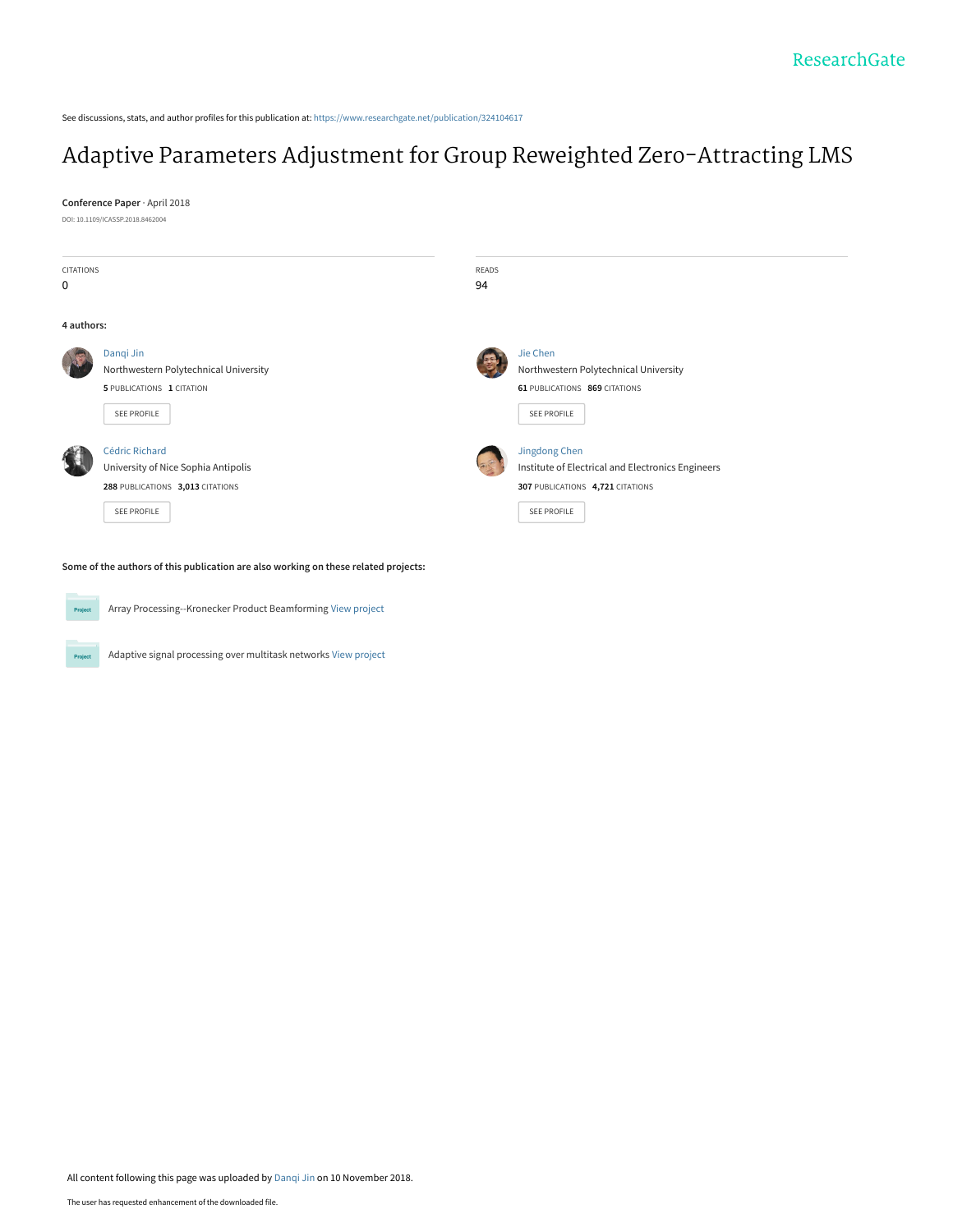# ADAPTIVE PARAMETERS ADJUSTMENT FOR GROUP REWEIGHTED ZERO-ATTRACTING LMS

*Danqi Jin* ? *, Jie Chen* ? *, Cedric Richard ´* † *, Jingdong Chen* ?

? Center of Intelligent Acoustics and Immersive Communications

School of Marine Science and Technology, Northwestern Polytechnical University, China

† Laboratoire Lagrange, Université Côte d'Azur, CNRS, OCA, France

danqijin@mail.nwpu.edu.cn dr.jie.chen@ieee.org cedric.richard@unice.fr jingdongchen@ieee.org

# ABSTRACT

Group zero-attracting LMS and its reweighted form have been proposed for addressing system identification problems with structural group sparsity in the parameters to estimate. Both algorithms however suffer from a trade-off between sparsity degree and estimation bias and, in addition, between convergence speed and steady-state performance like most adaptive filtering algorithms. It is therefore necessary to properly set their step size and regularization parameter. Based on a model of their transient behavior, we introduce a variable-parameter variant of both algorithms to address this issue. By minimizing their mean-square deviation at each time instant, we obtain closed-form expressions of the optimal step size and regularization parameter. Simulation results illustrate the effectiveness of the proposed algorithms.

*Index Terms*— Sparse system identification, group sparsity, zero-attracting LMS, adaptive parameter adjustment

# 1. INTRODUCTION

Adaptive filtering algorithms are powerful tools for online system identification [1, 2]. Among the set of existing solutions, the leastmean-squares (LMS) algorithm plays a central role due to its robustness, good performance and low complexity. A number of variants have been proposed in the literature to endow the LMS with useful additional characteristics such as the ability to promote sparse estimates. This property is required in applications such as channel identification where, though the impulse responses can be long, only a few coefficients may have significant values. Several algorithms were derived, such as the proportionate NLMS (PNLMS) [3, 4], the zero-attracting LMS algorithm (ZA-LMS) and its reweighted form (RZA-LMS) [5]. They offer improved performance in sparse scenarios provided that their parameters are appropriately set.

Beyond element-wise sparsity, a further consideration is that some sparse systems may be group-sparse [6, 7]. Compared to general sparse systems whose impulse response is not necessarily structured, group-sparse systems have an impulse response composed of a few distinct clusters of nonzero coefficients. Applications are abundant, e.g., specular multipath acoustic and wireless channels estimation [6–8]. Using such structural prior information should lead to enhanced performance. Based on mixed norm regularization, the  $\ell_{1,\infty}$ -regularized RLS [6], the group ZA-LMS (GZA-LMS) and the

group reweighted ZA-LMS (GRZA-LMS) [7] were proposed to promote group-sparsity. Nevertheless, setting the algorithm parameters such as the step size and the regularization parameter to ensure a performance gain remains a tricky task [6, 7, 9]. On the one hand, the step size plays a critical role in the trade-off between the convergence speed and the steady-state performance. On the other hand, the regularization parameter controls the trade-off between the degree of sparsity and the estimation bias. It is worth noting that setting one of these parameters to an inappropriate value may deteriorate the estimation performance.

Variable parameter strategies usually provide an efficient way to achieve a reasonable trade-off between competing performance requirements [10]. Several variable step size strategies have been proposed for the LMS and ZA-LMS algorithms [10–14], mostly based on estimation error. There are however few works addressing this issue for group-sparse LMS. Motivated by our recent work [15], we propose in this paper to derive the so-called variable-parameter GZA-LMS (VP-GZA-LMS) and GRZA-LMS (VP-GRZA-LMS) algorithms. The step size and the regularization parameter are both adjusted in an online way, based on an optimization procedure that minimizes the mean-square deviation (MSD) at each iteration. Experiments illustrate the effectiveness of this strategy, which leads to a faster convergence rate as well as a lower misadjustement error.

Notation. Normal font  $x$  denotes scalars. Boldface lowercase letters  $x$  and uppercase letters  $X$  denote column vectors and matrices, respectively. The superscript  $(\cdot)^{\top}$  and  $(\cdot)^{-1}$  denote the transpose and inverse operators, respectively.  $\mathbf{0}_N$  and  $\mathbf{1}_N$  denote all-zero vector and all-one vector of length N. The operator  $\text{tr}\{\cdot\}$  takes the trace of its matrix argument. The mathematical expectation is denoted by  $\mathbb{E}\{\cdot\}$ . The Gaussian distribution with mean  $\mu$  and variance  $\sigma^2$  is denoted by  $\mathcal{N}(\mu, \sigma^2)$ . The operator  $\max\{\cdot, \cdot\}$  and  $\min\{\cdot, \cdot\}$ take the maximum or minimum of their arguments.

### 2. SYSTEM MODEL AND GROUP-SPARSE LMS

Consider an unknown system defined by the linear model:

$$
d_n = \boldsymbol{u}_n^\top \boldsymbol{w}^\star + z_n \tag{1}
$$

at time instant n, where  $w^* \in \mathbb{R}^L$  is an unknown parameter vector,  $u_n \in \mathbb{R}^L$  is a zero-mean regression vector with positive definite covariance matrix, and  $d_n$  is the output signal assumed to be zeromean. The error signal  $z_n$  is assumed to be stationary, independent and identically distributed (i.i.d.), with zero-mean and variance  $\sigma_z^2$ , and independent of any other signal.

The work of Jie Chen was supported in part by NSFC grant 61671382. The work of Cédric Richard was supported in part by ANR and in part by DGA under Grant ANR-13-ASTR-0030 (ODISSEE Project). The work of Jingdong Chen was supported in part by NSFC grant 61425005.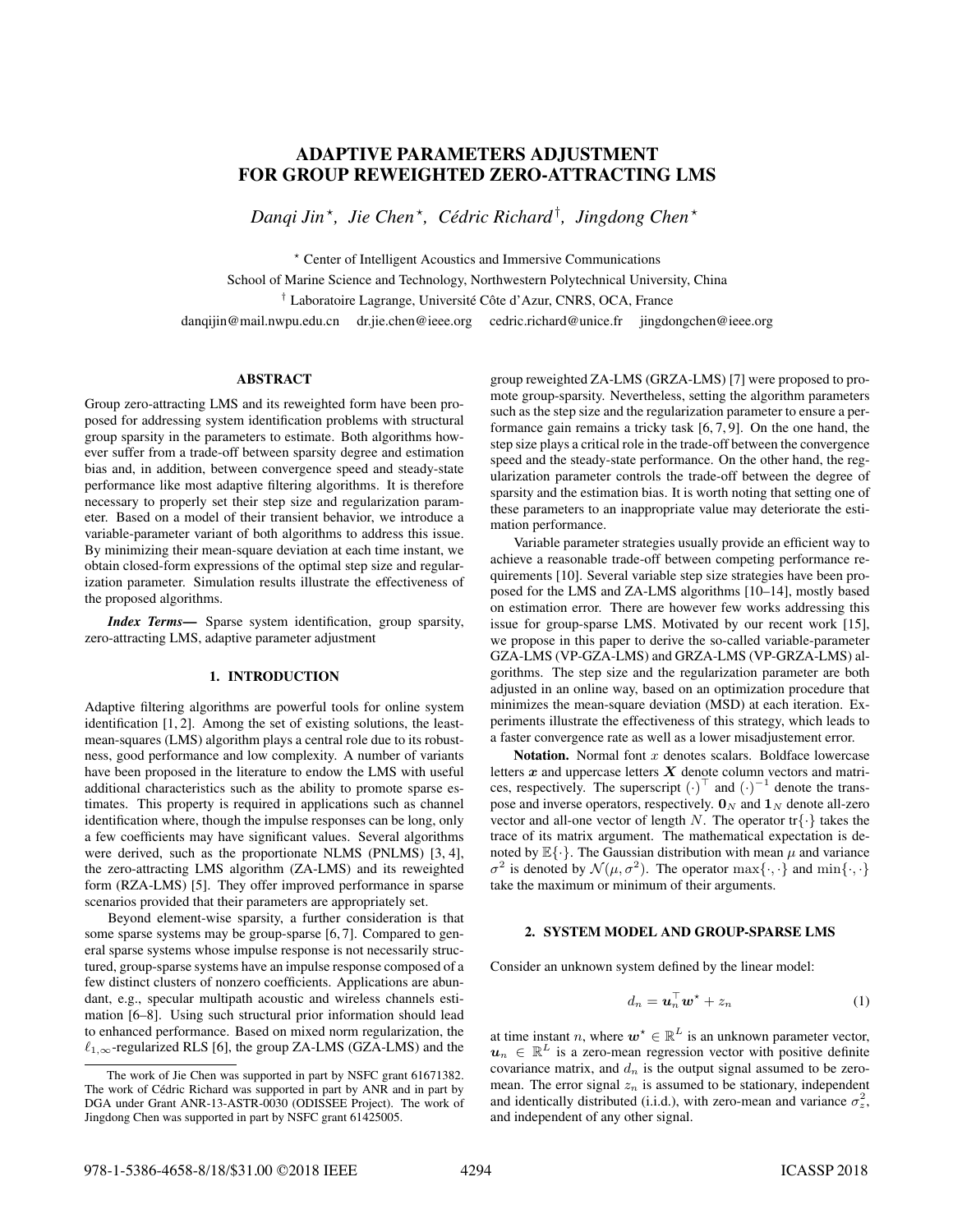Consider the mean-square error (MSE) cost  $J(\boldsymbol{w})$ , namely,

$$
J(\boldsymbol{w}) = \frac{1}{2} \mathbb{E}\left\{ \left[ d_n - \boldsymbol{w}^\top \boldsymbol{u}_n \right]^2 \right\}
$$
 (2)

It can be checked that  $w^*$  is the minimizer of  $J(w)$ . In this paper we consider the problem of estimating the unknown parameter vector  $w^*$  when it is group-sparse. This problem can be addressed by minimizing the following regularized MSE cost:

$$
\mathbf{w}_{\text{GZA}}^{\circ} = \arg\min_{\mathbf{w}} J_{\text{GZA}}(\mathbf{w})
$$
  
with  $J_{\text{GZA}}(\mathbf{w}) = \frac{1}{2} \mathbb{E}\{ [d_n - \mathbf{w}^{\top} \mathbf{u}_n]^2 \} + \lambda \|\mathbf{w}\|_{1,2}$  (3)

where  $\lambda \geq 0$  is the regularization parameter. The  $\ell_{1,2}$ -norm of w, defined below, allows to promote its group-sparsity:

$$
\|\mathbf{w}\|_{1,2} = \sum_{j=1}^{J} \|\mathbf{w}_{\mathcal{G}_j}\|_{2}
$$
 (4)

where  $\{\mathcal{G}_j\}_{j=1}^J$  is a partition of the index set  $\mathcal{G} = \{1, \ldots, L\}$ , and  $w_{\mathcal{G}_j}$  denotes the subvector of w with entries indexed by  $\mathcal{G}_j$ . Calculating a subgradient of  $J_{\text{GZA}}(\boldsymbol{w})$ , then approximating second-order moments by instantaneous estimates, leads to the following subgradient update equation in subvector form:

$$
\boldsymbol{w}_{n+1,\mathcal{G}_j} = \boldsymbol{w}_{n,\mathcal{G}_j} + \mu \, e_n \boldsymbol{u}_{n,\mathcal{G}_j} - \rho \, \boldsymbol{s}_{n,\mathcal{G}_j} \tag{5}
$$

for  $j \in \{1, \ldots, J\}$ , with:

$$
\boldsymbol{s}_{n,\mathcal{G}_j} = \begin{cases} \frac{\boldsymbol{w}_{n,\mathcal{G}_j}}{\|\boldsymbol{w}_{n,\mathcal{G}_j}\|_2} & \text{for } \|\boldsymbol{w}_{n,\mathcal{G}_j}\|_2 \neq 0\\ 0 & \text{for } \|\boldsymbol{w}_{n,\mathcal{G}_j}\|_2 = 0, \end{cases}
$$
(6)

with  $e_n = d_n - \boldsymbol{w}_n^{\top} \boldsymbol{u}_n$  the estimation error,  $\boldsymbol{u}_{n,G_j}$  the subvector of  $u_n$  with entries indexed by  $\mathcal{G}_j$ ,  $\mu$  a positive step size, and  $\rho = \mu \lambda$ the shrinkage parameter.

The GRZA-LMS was proposed to reinforce group-sparsity and then get enhanced performance in group-sparse system identification. Consider the optimization problem:

o

$$
\mathbf{w}_{\text{GRZA}}^{\circ} = \arg \min_{\mathbf{w}} J_{\text{GRZA}}(\mathbf{w})
$$
  
with  $J_{\text{GRZA}}(\mathbf{w}) = \frac{1}{2} \mathbb{E} \{ [d_n - \mathbf{w}^{\top} \mathbf{u}_n]^2 \}$   

$$
+ \lambda \sum_{j=1}^{J} \log \left[ 1 + \frac{\|\mathbf{w}_{\mathcal{G}_j}\|_2}{\varepsilon} \right]
$$
(7)

where the log-sum penalty term is used to make group-sparsity attractor takes effort only for groups at the same level as  $\varepsilon$  [5]. Similarly, using a stochastic subgradient update yields the GRZA-LMS:

$$
\boldsymbol{w}_{n+1,\mathcal{G}_j} = \boldsymbol{w}_{n,\mathcal{G}_j} + \mu \, e_n \boldsymbol{u}_{n,\mathcal{G}_j} - \rho \, \beta_{n,j} \boldsymbol{s}_{n,\mathcal{G}_j},\tag{8}
$$

where  $\beta_{n,j} = 1/[\|\boldsymbol{w}_{n,G_j}\|_2 + \varepsilon]$  is a weighting coefficient. Equivalently, equation (8) in vector form is given by:

$$
\boldsymbol{w}_{n+1} = \boldsymbol{w}_n + \mu \, e_n \boldsymbol{u}_n - \rho \, \boldsymbol{\beta}_n \circ \boldsymbol{s}_n, \tag{9}
$$

where  $\beta_n$  and  $s_n$  are vector forms of  $\beta_{n,j}$  and  $s_{n,\mathcal{G}_j}$ , respectively, with dimension  $L \times 1$ . Symbol  $\circ$  denotes the Hadamard product.

Observe from equations (5) and (8) that GRZA-LMS reduces to GZA-LMS by replacing the parameters  $\beta_{n,j}$  with 1, that is,

$$
\beta_{n,j} = \begin{cases} \frac{1}{\|\mathbf{w}_{n,\mathcal{G}_j}\|_2 + \varepsilon} & \text{GRZA-LMS} \\ 1 & \text{GZA-LMS.} \end{cases}
$$
(10)

We shall derive a variable parameter strategy for both GZA-LMS and GRZA-LMS algorithms based on the general form (9), while specific algorithms can be obtained by setting  $\beta_{n,j}$  according to (10).

#### 3. MODEL-BASED PARAMETER DESIGN OF GRZA-LMS

#### 3.1. Transient Behavior Model of GRZA-LMS

Define the weight error vector  $\tilde{w}_n$  as the difference between the estimated weight vector  $w_n$  and  $w^*$ :

$$
\tilde{\boldsymbol{w}}_n = \boldsymbol{w}_n - \boldsymbol{w}^\star \tag{11}
$$

To derive our variable parameter strategy, we analyze the transient behavior of the mean-square deviation (MSD) of  $w_n$  over time, defined as:  $\xi_n = \mathbb{E}\{\|\tilde{\boldsymbol{w}}_n\|^2\}$ . To keep the calculations mathematically tractable, we introduce the independence assumption [1]:

A1: The weight-error vector  $\tilde{w}_n$  is statistically independent of the input vector  $u_n$ .

This assumption is commonly used in the adaptive filtering literature since it helps simplify the analysis, and the performance results obtained under this assumption match well the actual performance of filters for sufficiently small step sizes [1].

Subtracting  $\boldsymbol{w}^\star$  from both sides of (9), using  $e_n = z_n - \tilde{\boldsymbol{w}}_n^\top \boldsymbol{u}_n$ , leads to the update equation of  $\tilde{w}_n$ :

$$
\tilde{\boldsymbol{w}}_{n+1} = \tilde{\boldsymbol{w}}_n + \mu \boldsymbol{u}_n z_n - \mu \boldsymbol{u}_n \boldsymbol{u}_n^\top \tilde{\boldsymbol{w}}_n - \rho \boldsymbol{\beta}_n \circ \boldsymbol{s}_n. \qquad (12)
$$

Using A1 and  $e_n = z_n - \tilde{w}_n^{\top} u_n$ , the MSE of the GRZA-LMS is given by:

$$
\mathbb{E}\{e_n^2\} = \sigma_z^2 + \text{tr}\{\mathbf{R}_u \mathbf{Q}_n\} \tag{13}
$$

with  $Q_n = \mathbb{E}\{\tilde{\boldsymbol{w}}_n\tilde{\boldsymbol{w}}_n^{\top}\}.$  The quantity  $\text{tr}\{\boldsymbol{R}_u\boldsymbol{Q}_n\}$  is the excess mean-square error (EMSE) at time instant n, denoted by  $\zeta_n$ . Note that  $\xi_n = \text{tr}\{\mathbf{Q}_n\}$ . Again, to keep the calculations mathematically tractable, we introduce the following assumptions [1]:

A2: The input regressor  $u_n$  is a zero-mean white signal with covariance matrix  $\boldsymbol{R}_u = \sigma_u^2 \boldsymbol{I}$ .

A2': The input regressor  $u_n$  is Gaussian distributed.

Though introducing A2 and A2' simplify the derivation, as illustrated with simulation results, it turns out that the resulting algorithms work well in non-Gaussian correlated input scenarios where these assumptions do not hold. As shown in the sequel, A2' is only used with (16) to make the calculation of  $q$  tractable. Under A2, we can relate the MSD to the EMSE via a scaling factor:

$$
\zeta_n = \sigma_u^2 \operatorname{tr}\{\mathbf{Q}_n\} = \sigma_u^2 \,\xi_n. \tag{14}
$$

We shall now determine a recursion for  $\text{tr}\{\mathbf{Q}_n\}$  in order to relate the MSD at two consecutive time instants n and  $n + 1$ . Postmultiplying (12) by its transpose, taking the expectation and matrix trace, using A1 and A2, we get:

$$
\text{tr}\{\boldsymbol{Q}_{n+1}\} = \text{tr}\{\boldsymbol{Q}_n\} + \mu^2 g + \rho^2 h + 2\mu\rho\ell - 2\mu r_1 - 2\rho r_2 \tag{15}
$$

with

$$
g = \sigma_z^2 \operatorname{tr}\{\boldsymbol{R}_u\} + \mathbb{E}\{\boldsymbol{u}_n^\top \tilde{\boldsymbol{w}}_n \tilde{\boldsymbol{w}}_n^\top \boldsymbol{u}_n \boldsymbol{u}_n^\top \boldsymbol{u}_n\} \tag{16}
$$

$$
h = \mathbb{E}\big\{(\boldsymbol{\beta}_n \circ \boldsymbol{s}_n)^\top (\boldsymbol{\beta}_n \circ \boldsymbol{s}_n)\big\} \tag{17}
$$

$$
\ell = \mathbb{E}\big\{\tilde{\boldsymbol{w}}_n^\top \boldsymbol{u}_n \boldsymbol{u}_n^\top (\boldsymbol{\beta}_n \circ \boldsymbol{s}_n)\big\} \tag{18}
$$

$$
r_1 = \mathbb{E}\left\{\tilde{\boldsymbol{w}}_n^\top \boldsymbol{u}_n \boldsymbol{u}_n^\top \tilde{\boldsymbol{w}}_n\right\} \tag{19}
$$

$$
r_2 = \mathbb{E}\big\{(\boldsymbol{\beta}_n \circ \boldsymbol{s}_n)^\top \tilde{\boldsymbol{w}}_n\big\}.
$$
 (20)

We have dropped the time index  $n$  in the left-hand side of (16)–(20) for compactness.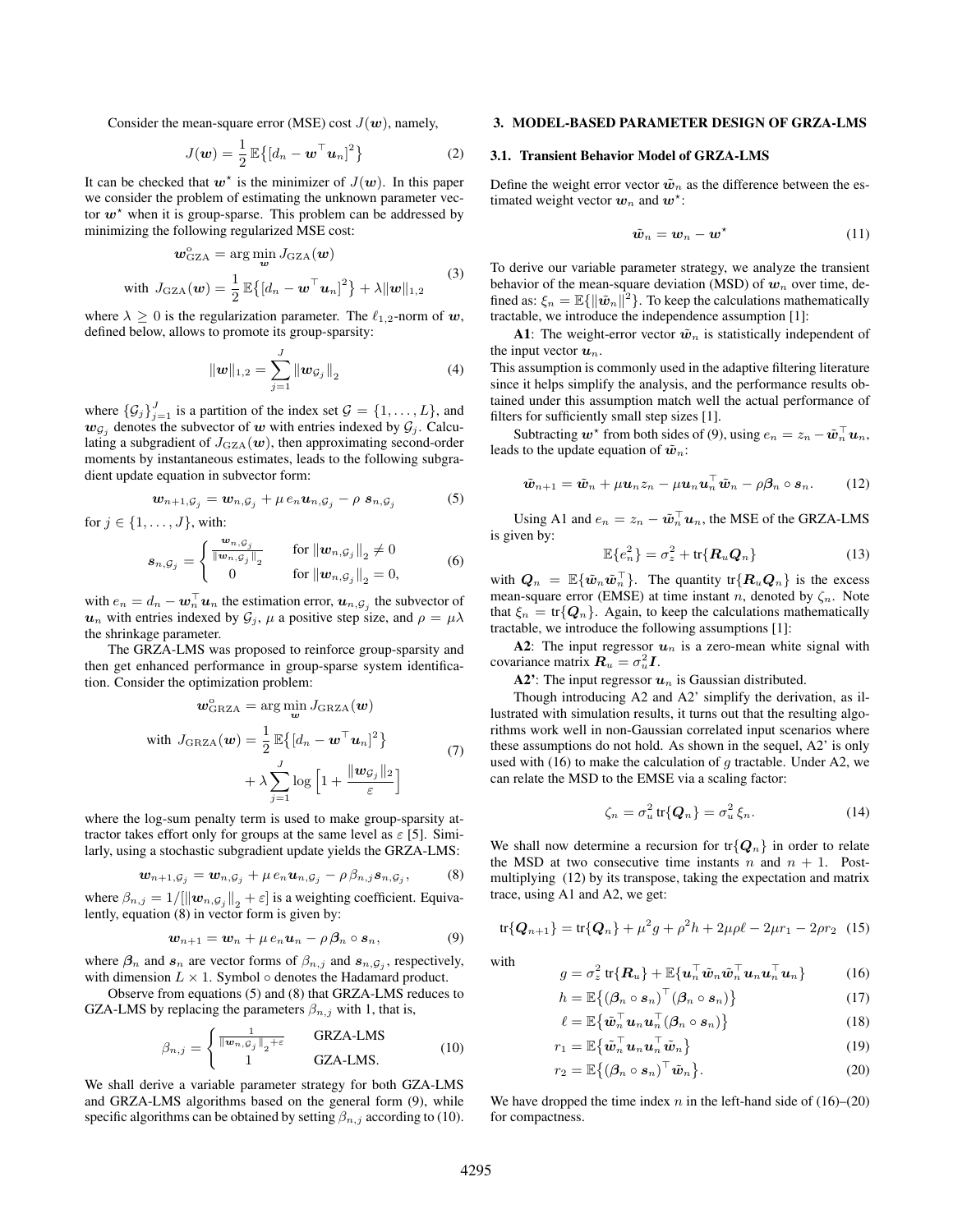#### 3.2. Parameter Design Using Transient Behavior Model

We shall now derive our parameter design strategy for GRZA-LMS using model (15). Given the MSD  $\xi_n$  at time instant n, we need to determine the parameters  $\{\mu_n, \rho_n\}$  that minimize the MSD  $\xi_{n+1}$ :

$$
\{\mu_n^{\star}, \rho_n^{\star}\} = \arg\min_{\mu,\rho} \xi_{n+1} \,|\,\xi_n. \tag{21}
$$

Using recursion (15), the above optimization problem becomes:

$$
\{\mu_n^*, \rho_n^*\} = \arg\min_{\mu, \rho} \, \text{tr}\{\boldsymbol{Q}_{n+1}\}
$$
  
= 
$$
\arg\min_{\mu, \rho} \, \text{tr}\{\boldsymbol{Q}_n\} + \mu^2 g + \rho^2 h + 2\mu\rho\ell - 2\mu r_1 - 2\rho r_2.
$$

(22) Equivalently, equation (22) can be written in matrix form as:

$$
\xi_{n+1} = [\mu \rho] \, \bm{H} \, [\mu \, \rho]^\top - 2 \, [r_1 \, r_2] \, [\mu \, \rho]^\top + \xi_n, \qquad (23)
$$

which is a quadratic function of  $[\mu \rho]$ , with  $\boldsymbol{H} = \begin{bmatrix} g & \ell \\ \ell & h \end{bmatrix}$ .

By decomposing  $g$  with respect to the two additive terms in the right-hand side of (16), one can show that the Hessian matrix  $H$  can be written as the sum of a covariance matrix and a positive semidefinite matrix. Matrix  $H$  is thus positive semidefinite. In practice, since a covariance matrix is almost always positive definite [16], we shall assume that  $H$  is positive definite, which allows us to obtain the optimal parameters via:

$$
\left[\mu_n^{\star} \ \rho_n^{\star}\right]^{\top} = \boldsymbol{H}^{-1} \left[r_1 \ r_2\right]^{\top} . \tag{24}
$$

Some elementary algebra leads to:

$$
\mu_n^* = \frac{hr_1 - \ell r_2}{gh - \ell^2} \tag{25}
$$

$$
\rho_n^* = \frac{gr_2 - \ell r_1}{gh - \ell^2}.
$$
\n(26)

This result cannot be used in practice since it requires statistics that are not available in online learning scenarios. We shall now introduce an approximation for these quantities. Time index  $n$  is added in variables  $g_n, h_n, \ell_n, r_{1n}$  and  $r_{2n}$  for clearance.

Consider first the quantity  $q_n$ . With A1 and A2-A2', we obtain:

$$
g_n = \sigma_z^2 \operatorname{tr} \{ \sigma_u^2 \mathbf{I} \} + \operatorname{tr} \{ 2 \mathbf{R}_u \mathbf{Q}_n \mathbf{R}_u + \operatorname{tr} \{ \mathbf{R}_u \mathbf{Q}_n \} \mathbf{R}_u \}
$$
  
=  $\sigma_z^2 \sigma_u^2 L + (2 + L) \sigma_u^2 \zeta_n$ . (27)

Next, using A1 with  $r_{1,n}$  yields:

$$
r_{1,n} = \zeta_n. \tag{28}
$$

Then, approximating the expectations in (17), (18) and (20) by their instantaneous argument yields:

$$
h_n \approx (\boldsymbol{\beta}_n \circ \boldsymbol{s}_n)^\top (\boldsymbol{\beta}_n \circ \boldsymbol{s}_n) \tag{29}
$$

$$
\ell_n \approx \tilde{\boldsymbol{w}}_n^\top \boldsymbol{u}_n \boldsymbol{u}_n^\top (\boldsymbol{\beta}_n \circ \boldsymbol{s}_n) \tag{30}
$$

$$
r_{2,n} \approx (\boldsymbol{\beta}_n \circ \boldsymbol{s}_n)^\top \tilde{\boldsymbol{w}}_n. \tag{31}
$$

Now we construct an approximation for  $w^*$  at time instant n in order to evaluating the weight error vector  $\tilde{w}_n$ . As proposed in [17], one strategy is to use a one-step approximation of the form:

$$
\hat{\boldsymbol{w}}_n^{\star} = \boldsymbol{w}_n - \eta_n \nabla J(\boldsymbol{w}_n) \tag{32}
$$

with  $\eta_n$  a positive step size to be determined. Given  $\xi_n$ , we seek  $\eta_n$ that minimizes  $\xi_{n+1}$ . Following the same reasoning as (21)–(26) leads to  $\eta_n = r_{1,n}/g_n$ . Then, we approximate the gradient  $\nabla J(\boldsymbol{w}_n)$ with the instantaneous value  $-e_nu_n$ . Finally, we obtain the one-step approximation  $\hat{\boldsymbol{w}}_n^* = \boldsymbol{w}_n - \boldsymbol{p}_n$  with  $\boldsymbol{p}_n = -\frac{r_{1,n}}{g_n} e_n \boldsymbol{u}_n$ .

Quantities  $g_n$  and  $r_{1,n}$  depend on the EMSE  $\zeta_n$ , which is not available. Given (13), we suggest to use the following estimator:

$$
\hat{\zeta}_n = \max\{\hat{e}_n^2 - \sigma_v^2, 0\},\tag{33}
$$

where: 
$$
\hat{e}_n = (1 - \gamma)e_n + \gamma \hat{e}_{n-1}
$$
 (34)

which provides an instantaneous approximation of the EMSE, with  $\gamma$  a temporal smoothing factor in the interval [0, 1). To further improve the estimation accuracy of  $\zeta_n$ , we use  $\zeta_{n_{\min}} = \sigma_u^2 \text{ tr}\{\mathbf{Q}_n\}$ calculated with (22) as a lower bound for  $\zeta_n$ . Indeed, since we minimized tr $\{Q_n\}$  with respect to  $\{\mu, \rho\}$  at iteration  $n-1$ ,  $\hat{\zeta}_n$  cannot be less than  $\zeta_{n_{\text{min}}}$  due to the approximation introduced in the derivation and the inherent variability of signal realizations. This, rather than (33), we suggest to use:

$$
\hat{\zeta}_n = \max\left\{\hat{e}_n^2 - \sigma_v^2, \zeta_{n_{\min}}\right\}.
$$
\n(35)

Note that non-negativity of  $\mu$  and  $\rho$  is also required. We did not consider this constraint in (22) in order to get closed-form solutions as given by (25) and (26). We further impose a temporal smoothing over parameters  $\mu_n^*$  and  $\rho_n^*$ , as well as a possible upper bound  $\mu_{\max}$ for the step size  $\mu$  to ensure the stability of the algorithm:

$$
\mu_n = \min \{ \gamma' \mu_{n-1} + (1 - \gamma') \mu_n^*, \mu_{\max} \} \tag{36}
$$

$$
\rho_n = \gamma' \rho_{n-1} + (1 - \gamma') \rho_n^* \tag{37}
$$

with  $\gamma'$  a temporal smoothing factor in [0, 1).

#### 4. SIMULATION RESULTS

We shall now present simulation results to illustrate the effectiveness of our algorithms in non-stationary system identification scenarios. In all the experiments, the initial weight vector  $w_0$  was set to the all-zero vector  $\mathbf{0}_L$ . The MSD learning curves were obtained by averaging results over 100 Monte-Carlo runs. The VP-GZA-LMS and VP-GRZA-LMS were compared with the standard LMS, GZA-LMS, GRZA-LMS, ZA-VSSLMS [11], and WZA-VSSLMS [11] algorithms. Note that the last two algorithms are variable step size algorithms for general sparse system identification. For group-sparse algorithms, the group size  $|\mathcal{G}_j|$  was set to 5 for all j, and  $\varepsilon$  in (10) was set to 0.1. We set the parameters of all the algorithms so that the initial convergence rate of their MSD was almost the same. Two experiments were performed to compare their tracking behavior and steady-state performance with uncorrelated and correlated inputs.

In the first experiment, we considered a zero-mean white Gaussian input signal  $u_n$  to be consistent with A2-A2'. The variance of  $u_n$  was set to  $\sigma_u^2 = 1$ . The additive noise  $z_n$  was an i.i.d. zero-mean white Gaussian noise with variance  $\sigma_z^2 = 0.01$ . The order of the unknown time-varying system was set to  $L = 35$ . At time instant  $n = 1,8000$  and 16000, we set the system parameter vector to  $w_1^*$ ,  $w_2^*$  and  $w_3^*$ , respectively. Parameter vector  $w_2^*$  was a non-sparse vector, while  $w_1^*$  and  $w_3^*$  were group-sparse. They were defined as:

$$
\boldsymbol{w}_1^* = [0.8, 0.5, 0.3, 0.2, 0.1, \mathbf{0}_{15}, -0.05, -0.1, -0.2, -0.3, -0.5, \mathbf{0}_{5}, 0.5, 0.25, 0.5, -0.25, -0.5]^{\top};
$$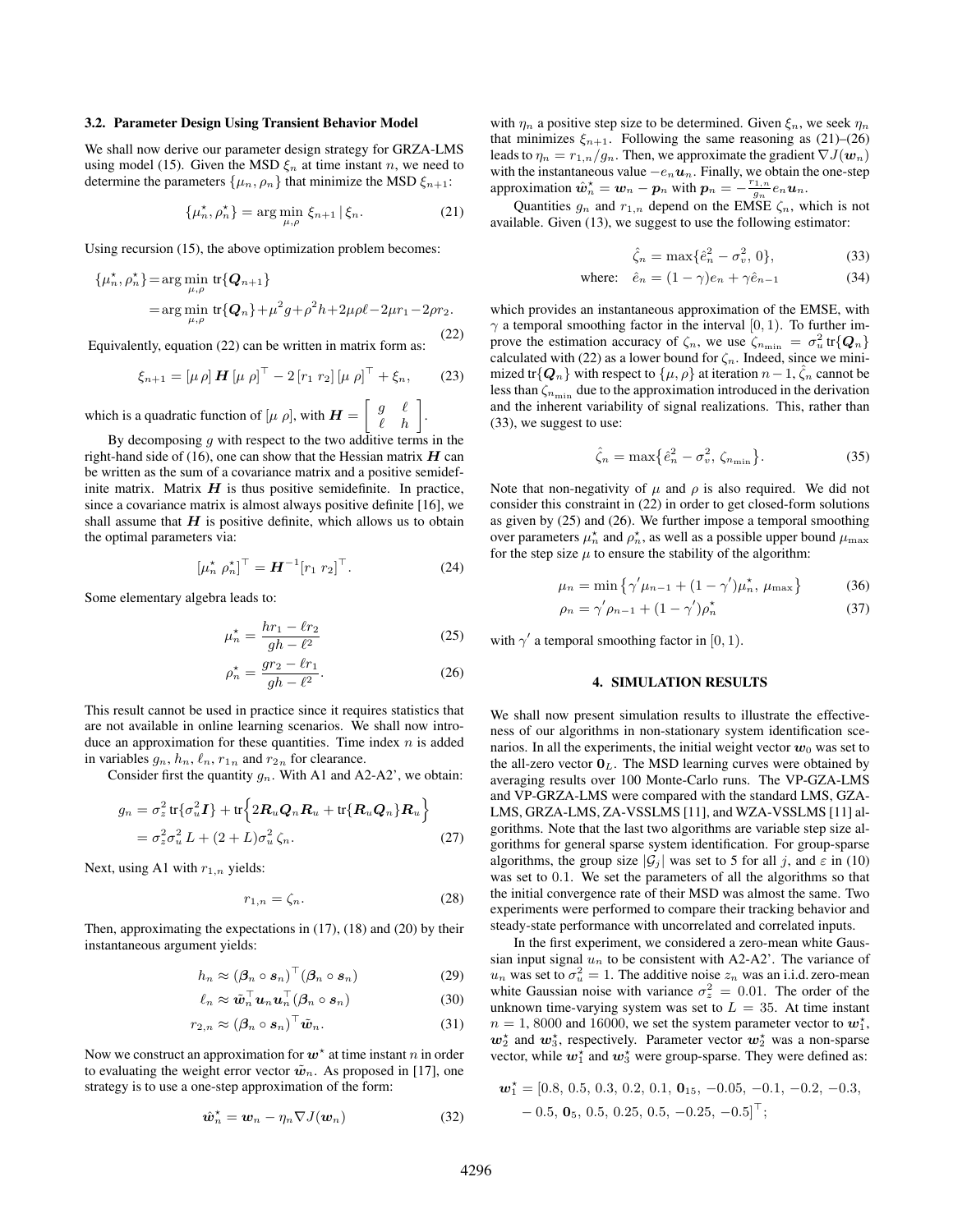$$
\mathbf{w}_2^* = [0.9, 0.8, 0.7, 0.6, 0.5, 0.4, 0.3, 0.2, 0.1, 1_{17}, -0.1, -0.2, -0.3, -0.4, -0.5, -0.6, -0.7, -0.8 - 0.9]^\top;
$$

$$
\mathbf{w}_3^* = [1.2, 0.9, 0.8, 0.7, 0.6, 0.5, 0.4, 0.2, 0.5, 0.4, \mathbf{0}_{15}, -0.4, -0.5, -0.2, -0.4, -0.5, -0.6, -0.7, -0.8, -0.9, -1.2]^\top.
$$

The results are provided in Fig. 1. Observe that all the algorithms outperformed the LMS in stages  $w_1^*$  and  $w_3^*$ , demonstrating their effectiveness for group-sparse system identification. VP-GZA-LMS and VP-GRZA-LMS algorithms converged as fast as the other algorithms when estimating  $w_1^*$  but reached a lower misadjustement error, especially for VP-GRZA-LMS. The estimation of the nonsparse  $w_2^{\star}$  caused a moderate performance degradation, mainly in their convergence speed. Indeed, their convergence speeds slowed down compared to the other algorithms but they however reached a smaller MSD. The estimation of  $w_3^*$  confirms improved performance and tracking ability of VP-GZA-LMS and VP-GRZA-LMS.



Fig. 1. MSD learning curves for experiment 1 (white input).

In the second experiment, we used the same setting except that the input signal was generated with a first-order AR process given by  $u_n = \alpha u_{n-1} + v_n$ , where  $v_n$  was an i.i.d. zero-mean random variable distributed according to the following Gaussian mixture distribution:  $0.5\mathcal{N}(a \cdot \sigma_v, \sigma_v^2) + 0.5\mathcal{N}(-a \cdot \sigma_v, \sigma_v^2)$ . Its parameters were set to  $a = 3/2$  and  $\sigma_v^2 = 4/13$ , so that  $\sigma_u^2 = 1$ . The correlation coefficient of  $u_n$  was set to  $\alpha = 1/2$ . In this way, assumptions A2–A2' were both relaxed in order to test the robustness of our approach. The learning curves of all the algorithms are provided in Fig. 2. The evolution of the step size and the regularization parameter over time of VP-GZA-LMS and VP-GRZA-LMS are provided in Fig. 3. Though there was some performance degradation of VP-GZA-LMS and VP-GRZA-LMS algorithms compared with the first experiment, the VP-GRZA-LMS algorithm still led to the lowest steady-state MSD along with the fastest convergence speed among all the competing algorithms for  $w_1^*$  and  $w_3^*$ . The performance of VP-GZA-LMS was almost at the same level as the best of the competing algorithms. Despite the loss of assumptions A2–A2', VP-GZA-LMS and VP-GRZA-LMS algorithms still worked well with non-Gaussian correlated inputs. The results in Fig. 3 show that VP-GZA-LMS and VP-GRZA-LMS set the step size and regularization parameter to large values at the beginning of each estimation stage in order to ensure tracking ability and promote sparsity. Then they gradually reduced them to ensure small MSD.



Fig. 2. MSD learning curves for experiment 2 (non-Gaussian colored input).



Fig. 3. (a) Evolution of the step size  $\mu$  and (b) the regularization parameter  $\lambda$  of VP-GZA-LMS and VP-GRZA-LMS algorithms for experiment 2.

# 5. CONCLUSION

In this paper, we introduced VP-GZA-LMS and VP-GRZA-LMS algorithms to address online group-sparse system identification problems. Based on a model of the transient behavior of the GRZA-LMS algorithm, we proposed to minimize the MSD with respect to the step size and regularization parameter, simultaneously, at each iteration. This led to a convex optimization problem with a closedform solution. Simulation results demonstrated the effectiveness of VP-GZA-LMS and VP-GRZA-LMS algorithms over other existing variable step size methods, even for non-Gaussian correlated inputs.